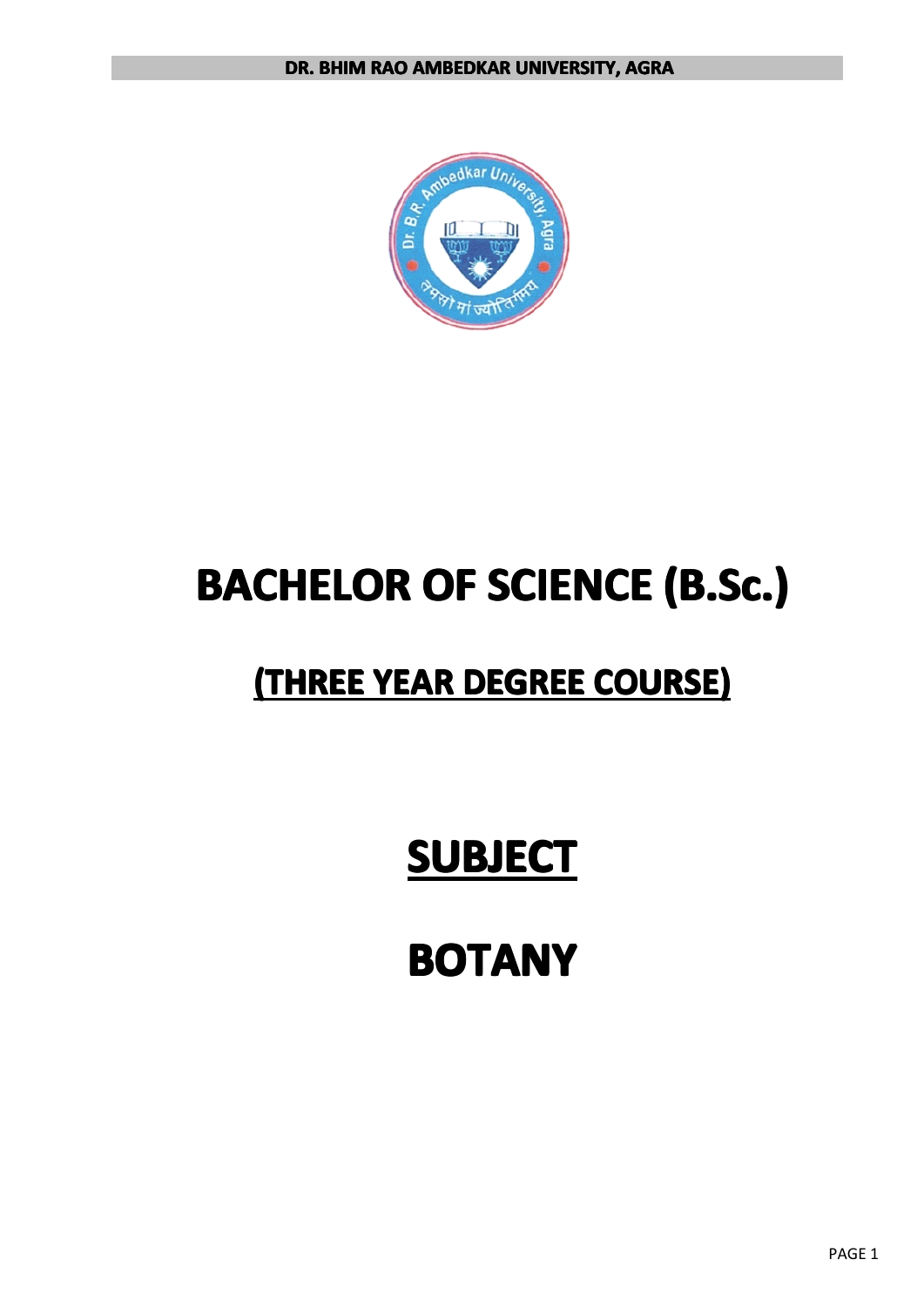# **B.Sc. (BOTANY) (BOTANY) (BOTANY) (BOTANY)**

### **COURSE STRUCTURE**

### **FIRST YEAR**

| PAPER – 101: Diversity of Viruses, Bacteria & Fungi    | 50 MARKS |
|--------------------------------------------------------|----------|
| PAPER – 102: Diversity of Algae, Lichens, & Bryophytes | 50 MARKS |
| PAPER - 103: Diversity of Pteridophytes & Gymnosperms. | 50 MARKS |
| PAPER - 104: PRACTICAL (Based on Paper 101, 102, 103)  | 50 MARKS |

### **SECOND YEAR**

| PAPER – 201: Diversity of Angiosperms: Systematics,   | 50 MARKS |
|-------------------------------------------------------|----------|
| Development & Reproduction                            |          |
| PAPER – 202: Cytology, Genetics, Evolution & Ecology  | 50 MARKS |
| PAPER – 203: Plant Physiology and Biochemistry        | 50 MARKS |
| PAPER - 204: PRACTICAL (Based on Paper 201, 202, 203) | 50 MARKS |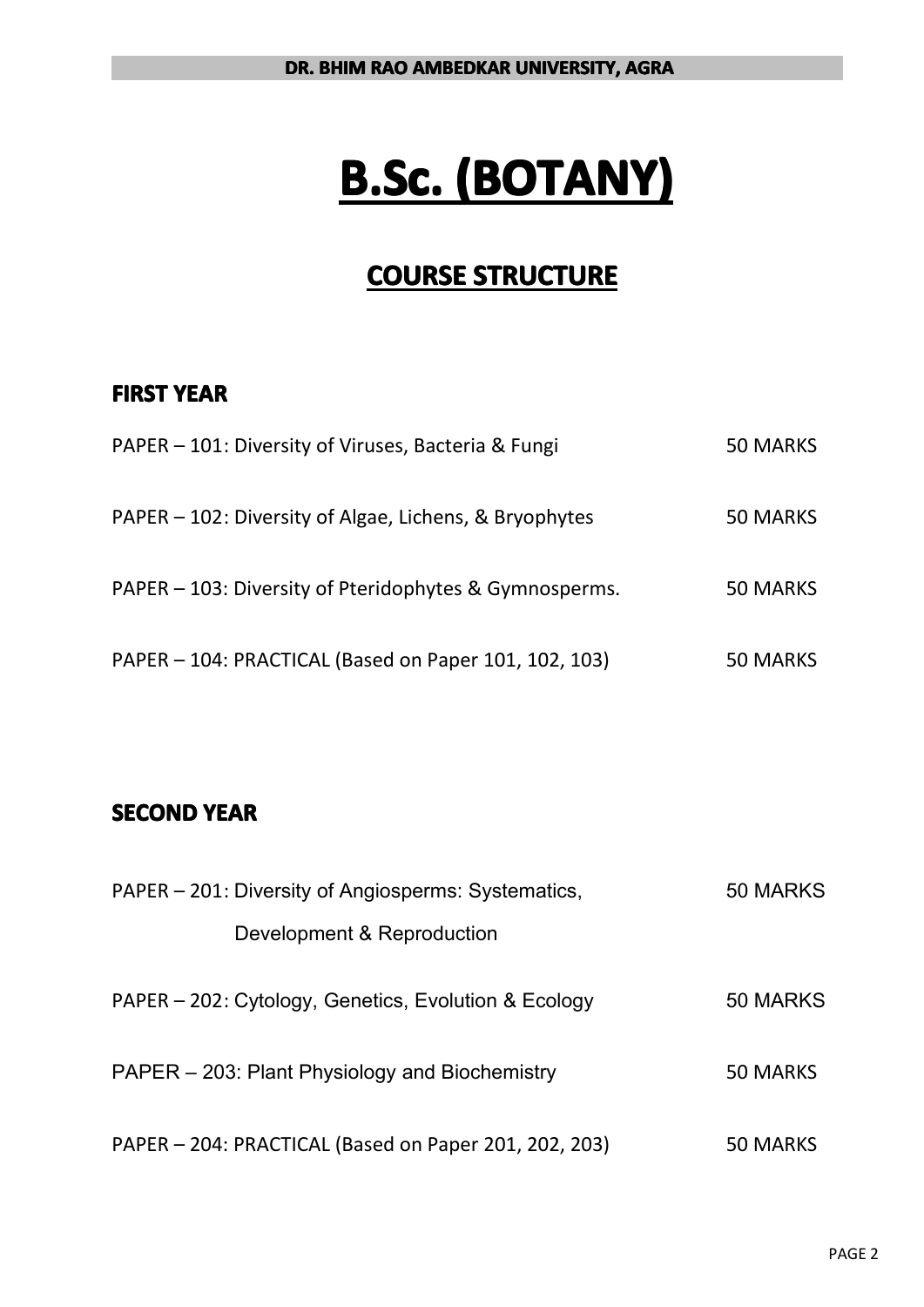#### **DR. BHIM RAO AMBEDKAR UNIVERSITY, AGRA**

### **THIRD YEAR**

| PAPER – 301: Plant resource utilization, Palynology and | 50 MARKS |
|---------------------------------------------------------|----------|
| <b>Biostatistics</b>                                    |          |
| PAPER - 302 : Molecular biology & biotechnology         | 50 MARKS |
| PAPER – 303 : Environment Botany and Plant Pathology    | 50 MARKS |
| PAPER - 304 : PRACTICAL (Based on Paper 301, 302, 303)  | 50 MARKS |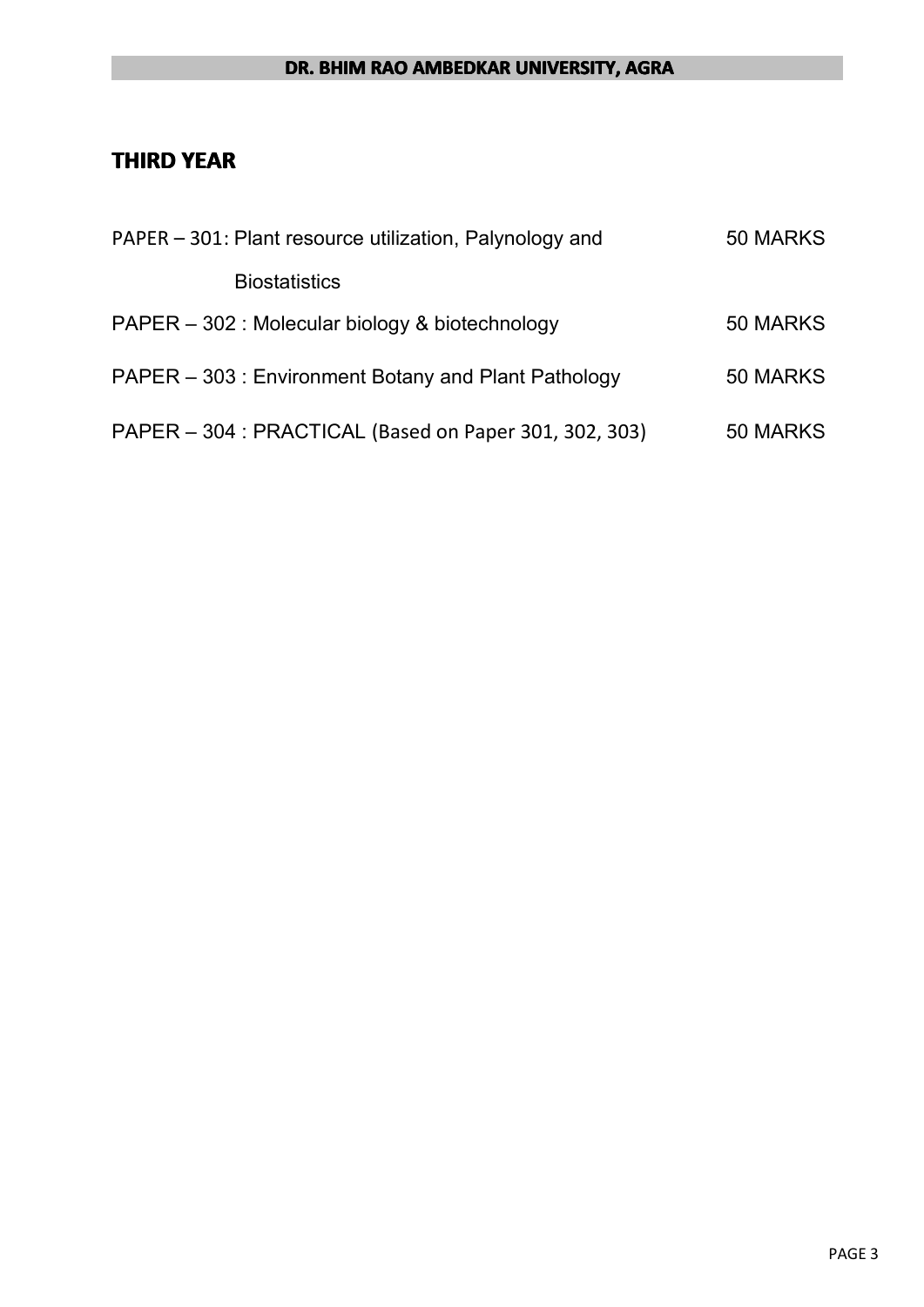## **B.Sc. (BOTANY) (BOTANY) (BOTANY) (BOTANY) FIRST YEAR DETAILED DETAILEDDETAILED SYALLBUS SYALLBUS**

### **PAPER – 101**

## **Diversity of Viruses, Bacteria, & Fungi**

(There will be 9 questions in each paper and candidate has to attempt only 5 questions. Q.1 will be compulsory based on units I - IV. Two questions will be set from each unit of which one question has to be attempted. All questions will carry equal marks.

**Unit- I**<br>**Histor**<br>and **y**<br>and g History, nature and classification of Viruses, Bacteria and Fungi. History of virology and bacteriology; prokaryotic and eukaryotic cell structure (bacteria, mycoplasma and yeast); structure, classification and nature of viruses; structure (gram positive and gram negative) and classification (based on cell structure) of bacteria; classification, thallus organization and reproduction in fungi; economic importance of fungi.

### **Unit-II Unit-II**

**Viruses:** Symptoms of virus infection in plants; transmission of plant viruses; genome organisation, replication of plant virus (tobacco mosaic virus); techniques in plant viruses - purification, serology and electron microscopy; structure and multiplication of bacteriophages; structure and multiplication of viroids.

**Unit-III**<br>**Bacteri**<br>metabo<br>plasmid **Bacteria:** Nutritional types of bacteria (based on carbon and energy sources), metabolism in different nutritional types (basics only) and bacterial genome and plasmids; bacterial cell division, flagellation in bacteria - principles of genetic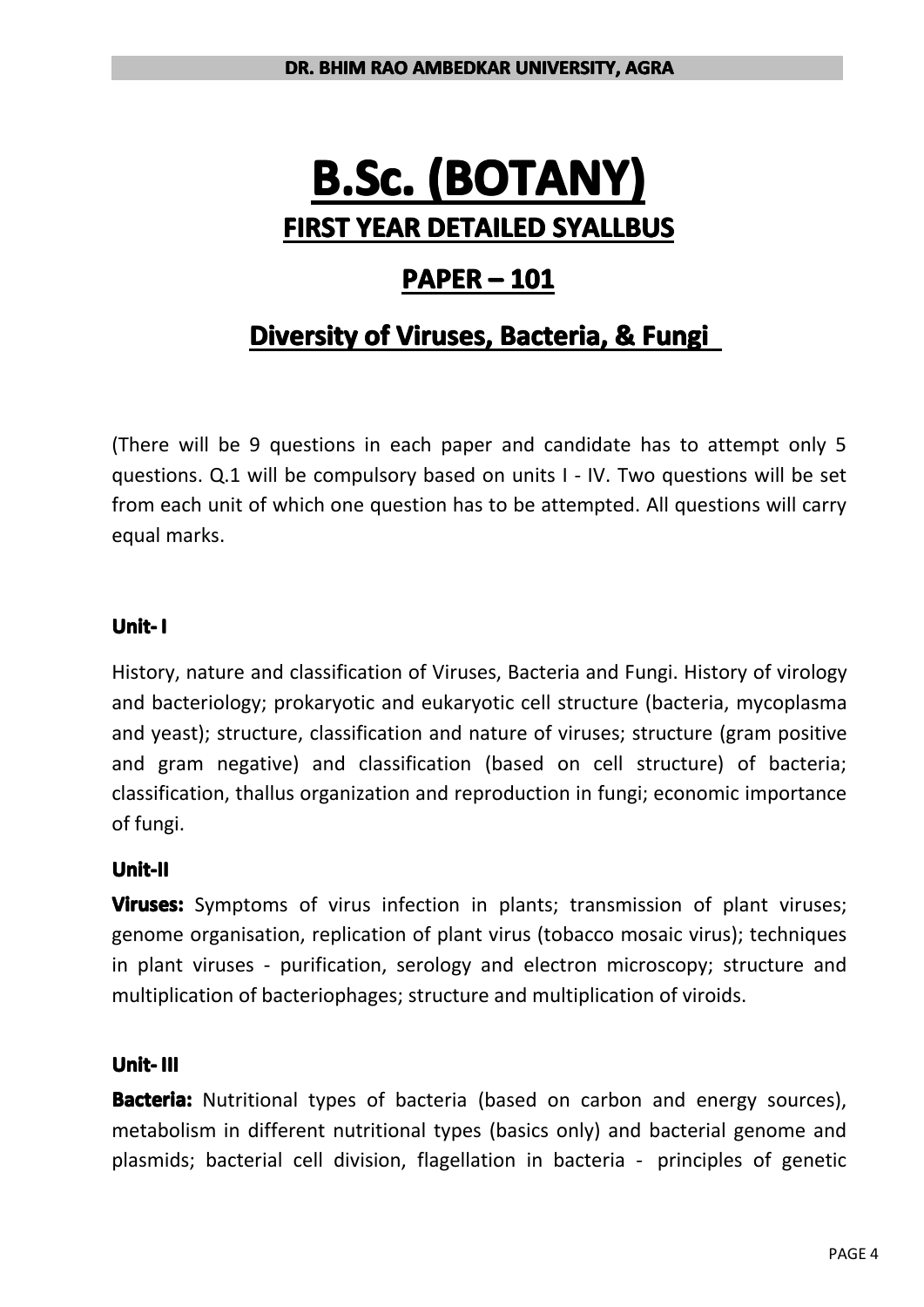recombination; techniques in sterilization, bacterial culture and staining; economic importance.

### **Unit-IV**

**Fungi:** The characteristics and life cycles of the following:

Mastigomycotina: Albugo, Zygomycotina – Mucor, Ascomycotina: Saccharomyces, Aspergillus; Basidiomycotina : Ustilago, Puccinia, Agaricus; Deuteromycotina: Alternaria.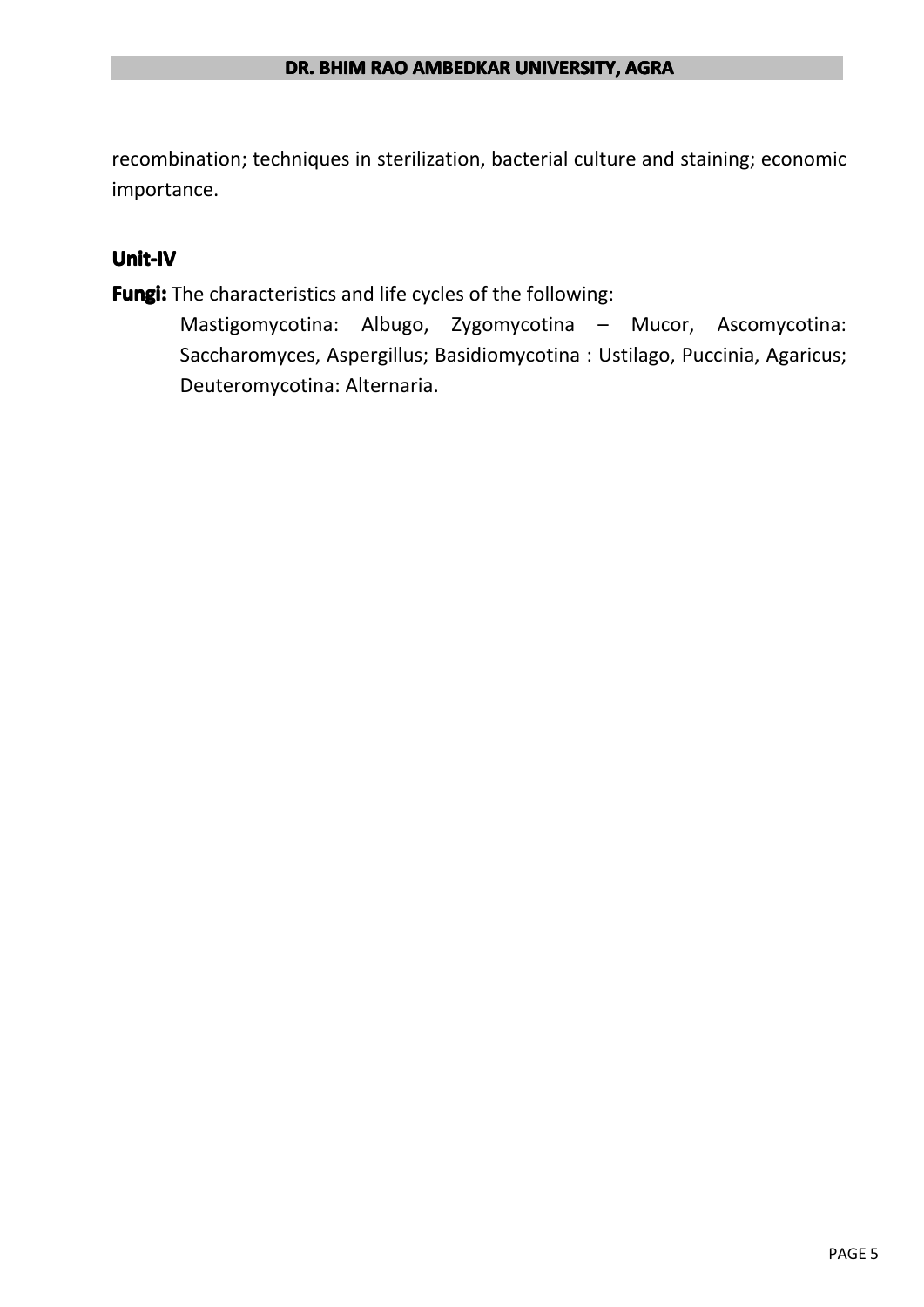## **B.Sc. (BOTANY) (BOTANY) (BOTANY) (BOTANY) FIRST YEAR DETAILED DETAILEDDETAILED SYALLBUS SYALLBUS**

### **PAPER – 102**

## **Diversity of Algae, Lichens, and Bryophytes**

### **Unit-I**

General characters. Range of thallus organization, classification, ultrastructure of eukaryotic algal cell and cyanobacterial cell, economic importance of algae. Lichens, classification, thallus organization, reproduction, physiology and role in environmental pollution.

The characteristics and life cycles of the following:-

**Unit-II**<br>The chappend<br>*Oedog* **Cyanophyta** *Nostoc, Oscillatoria :***Chlorophyta Chlorophyta** *Volvox*, *Hydrodictyon, Oedogonium, Chara;* **Xanthopyta** *Vaucheria;* **Phaeophyta;** *Ectocarpus* **Rhodophyta** *Polysiphonia*

### **Unit – III**

Bryophytes, general characters, classification, reproduction and affinities. Gametophytic and soporophytic organization of: **Bryopsida:** *Pogonatum;* **Anthocerotopsida: Anthocerotopsida: Anthocerotopsida:**A*nthoceros*

### **Unit - IV**

Gametophytic and sporophytic organization of *Hepaticopsida*: Riccia, *Marchantia.*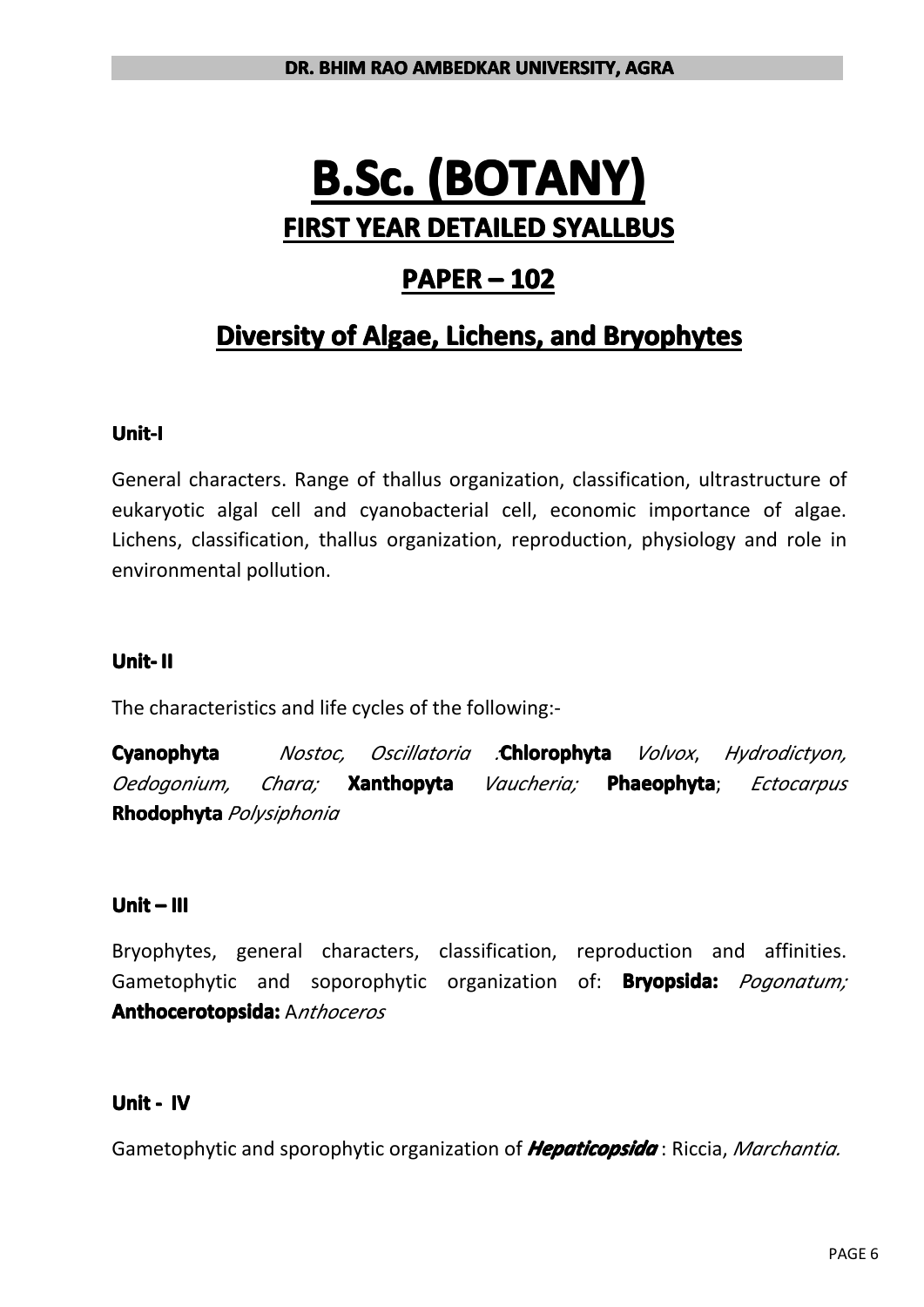## **B.Sc. (BOTANY) (BOTANY) (BOTANY) (BOTANY) FIRST YEAR DETAILED DETAILEDDETAILED SYALLBUS SYALLBUS**

### **PAPER – 103**

## **Diversity of Pteridophytes, Gymnosperms & Elementary Palaeobotany**

### **Unit - I**

**Pteridophytes:** General features, classification, stellar system and its evolution. Comparative study of morphology, anatomy, development, vegetative and reproductive systems of following: Lycopsida - Lycopodium, Selaginella;Psilopsida-*Rhynia*

### **Unit – II**

General and comparative account of gametophytic and sprophytic system in **Filicopsida – Sphenopsida - Equisetum**. Marsilea. Heterospory and seed habit.

### **Unit - III**

**Gymnosperms:**General characters, classification. Comparative study of morphology, anatomy, development of vegetative and reproductive parts in: **Cycadales:** *Cycas.* 

#### **Unit –IV**

Study of morphology, anatomy, development and reproductive parts in: **Coniferales** – *Pinus*; **Gnetales** – *Ephedra* Affinities and relationship of Gymnosperms, evolutionary significance. Elementary Palaeobotany: general account, types of fossils, methods of fossilization and geological time scale.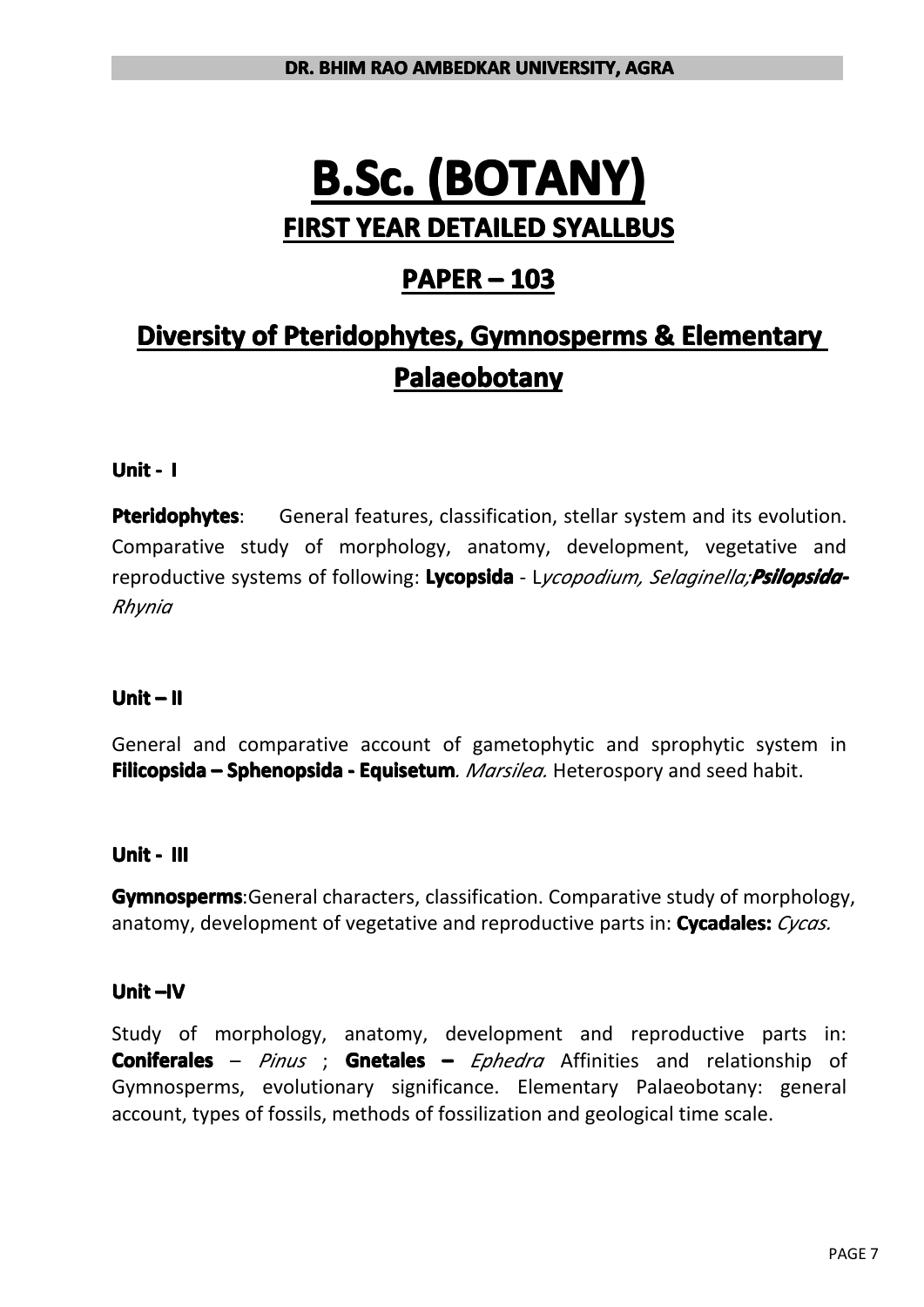## **B.Sc. (BOTANY) (BOTANY) (BOTANY) (BOTANY) SECOND YEAR DETAILED DETAILEDDETAILED SYALLBUS SYALLBUSSYALLBUS SYALLBUS**

### **PAPER – 201**

## **Diversity of Angiosperms: Systematics, Development & Reproduction Reproduction**

(There will be 9 questions in each paper and candidate has to attempt only 5 questions. Q.1 will be compulsory based on units I - IV. Two questions will be set from each unit of which one question has to be attempted. All questions will carry equal marks)

### **Unit - I**

**Systematics:** Principles of classification, nomenclature; comparative study of different classification systems, viz. Linnaeus, Bentham & Hooker, Engler & Prantl, Hutchinson. Herbarium techniques and important Botanic Gardens.

### **Unit – II**

Taxonomic study of following families and their economic importance: Dicots; Ranunculaceae, Papaveraeae, Malvaceae, Brassicaceae, Cucurbitaceac, Rosaceae, Leguminosacae, Rutaceae, Apiaceae, Apocynaceae, Solanaceae, Convolvulaceae, Acanthaceae, Lamiaceae, Asteraceae, Rubiaceae, Euphorbiaceae, and Amaranthaceae. **Monocots:** Poaceae, Liliaceae.

### **Unit - III**

External morphology of vegetative and floral parts; modifications  $-$  phyllodes, cladodes, and phylloclades. **Meristems-** Kinds study of tissue system - epidermal, ground, and vascular. Anatomy of roots, stems, and leaves. Cambium - its function and anomalies in roots and stems.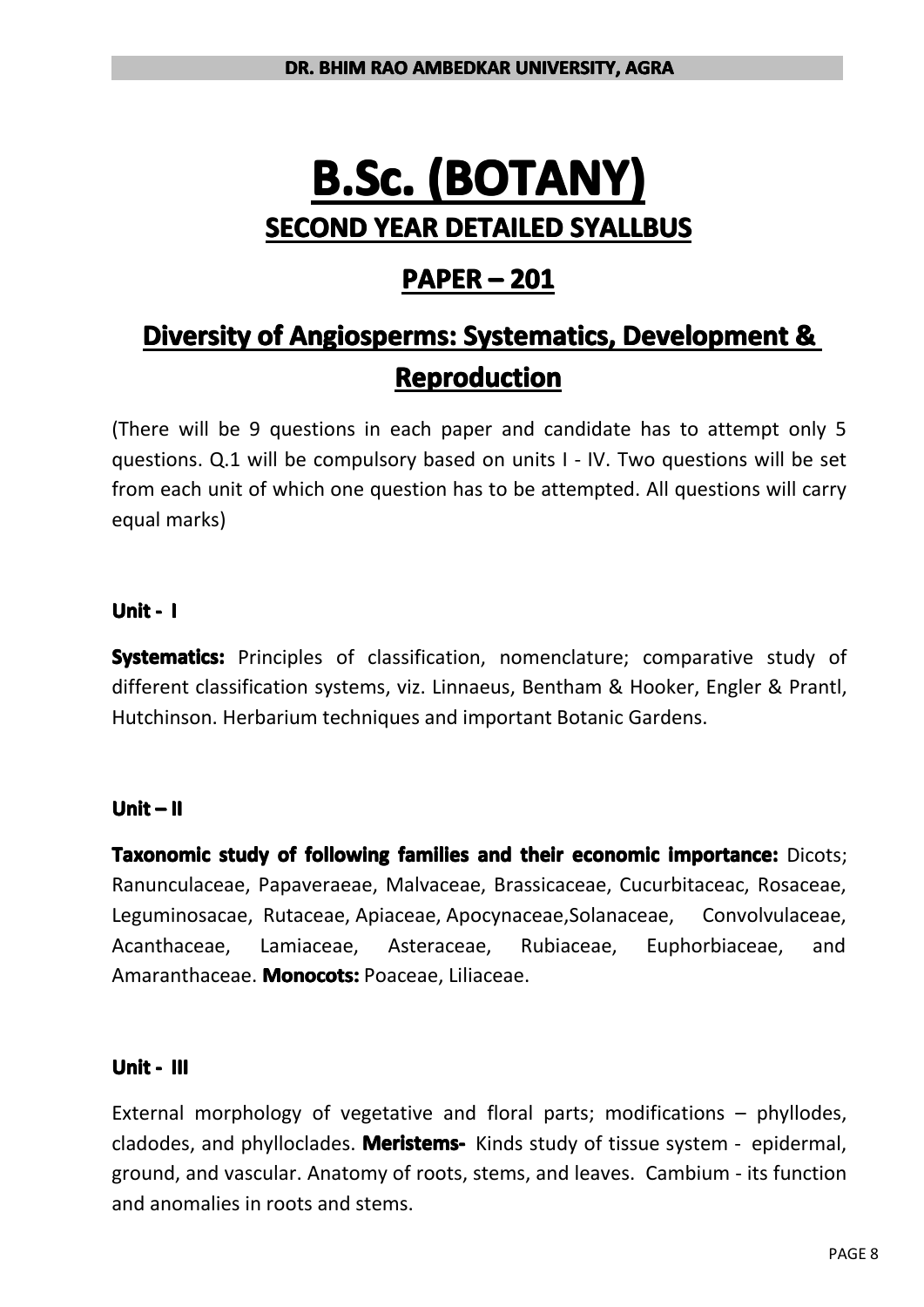#### **Unit – IV**

Structure and development of male and female gametophytes – microsporogenesis microgametogenesis, megasporogenesis, and megagametogenesis, embryo sac types. Double fertilization development of embryo, endosperm development and its morphological nature, apomixis and polyembryony.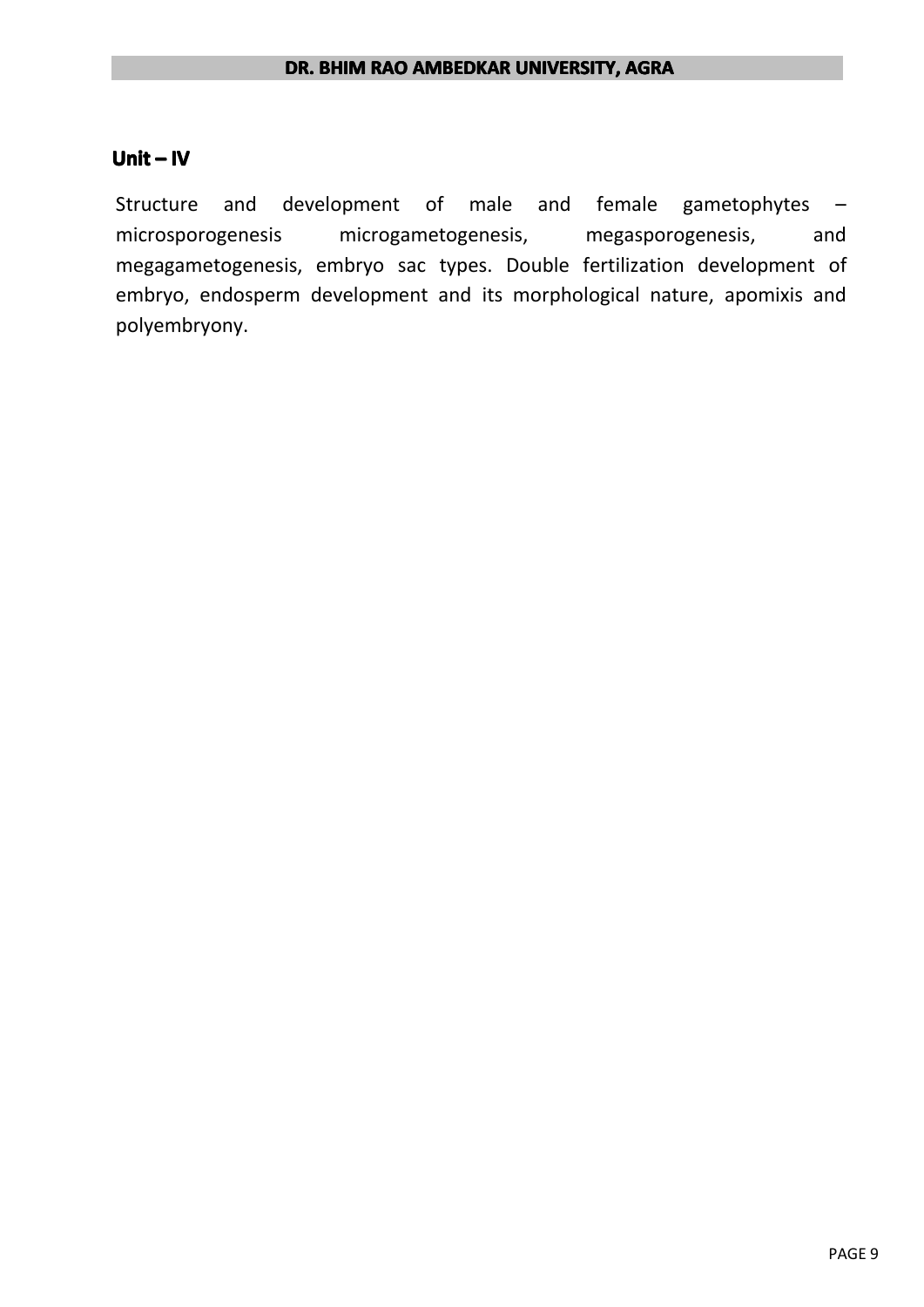## **B.Sc. (BOTANY) (BOTANY) (BOTANY) (BOTANY) SECOND YEAR DETAILED DETAILEDDETAILED SYALLBUS SYALLBUSSYALLBUS SYALLBUS**

### **PAPER – 202**

### **Cytology, Genetics, Evolution & Ecology**

### **Unit - I**

Cell structure, cell organelles, nucleus, chromosome structure, nucleosome and solenoid model, salivary gland, lampbrush and B chromosomes. Cell division – mitosis, meiosis; their significance, chromosomal aberrations

#### **Unit- II**

Genetics, laws of inheritance; gene interaction; linkage and; cytoplasmic inheritance: sex determination.

#### **Unit-III Unit-III**

Mutation- spontaneous, induced mutations, molecular mechanism and evolutionary significance; polyploidy- origin, kinds and role in evolution. Evidences and theories of evolution.

#### **Unit - IV**

Ecology, relation with other disciplines. Plant types: Hydrophytes - *Hydrilla, Eichhorina, Nymphaea, Typha.* Xerophytes *– Nerium, Casuarina, Saccharum, Begonia.* Plant succession – xeroseres, hydroseres. Ecosystems - concept, basic types, components, & functioning.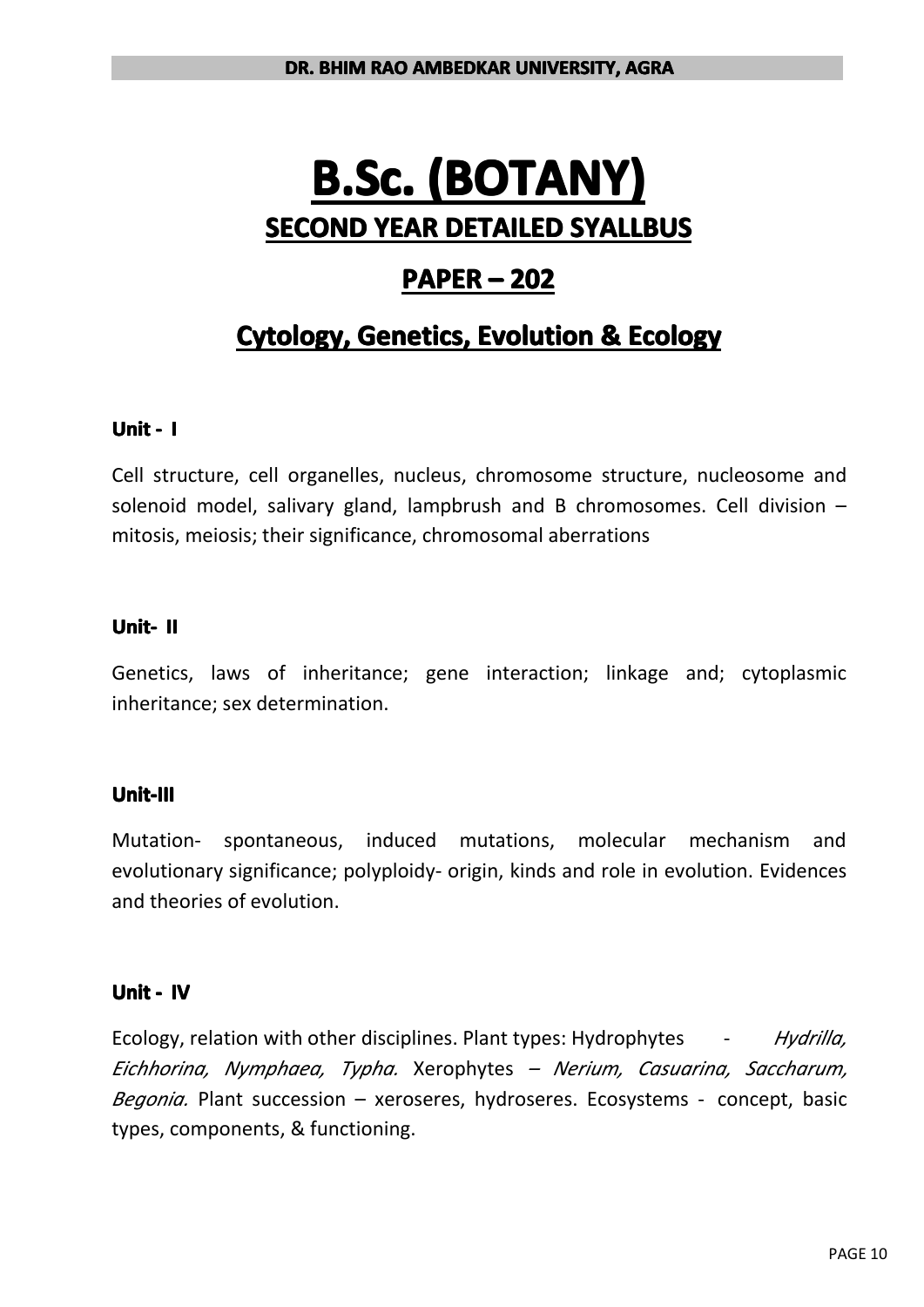## **B.Sc. (BOTANY) (BOTANY) (BOTANY) (BOTANY) SECOND YEAR DETAILED DETAILEDDETAILED SYALLBUS SYALLBUSSYALLBUS SYALLBUS**

### **PAPER – 203**

### **Plant Physiology and Biochemistry**

### **Unit - I**

Plant and water relationship, diffusion, Osmosis, Plasmolysis. Water uptake, conduction, transpiration, mechanism and its regulation by environmental variables. Mineral nutrition : Macro, and micronutrients, their role, deficiency and toxicity symptoms, plant culture practices, mechanism of ion uptake and translocation.

### **Unit - II**

**Photosynthesis and Chemosynthesis:** photosynthetic pigments, O<sub>2</sub> evolution, photophosphorylation, CO<sup>2</sup> fixation - C<sup>3</sup>- C<sup>4</sup> and CAM plants. **Respiration: Respiration:**aerobic and anaerobic respiration, respiratory pathways glycolysis, krebs 'cycle, electron transport, oxidative phosphorylation, pentose phosphate pathway, photorespiration.

### **Unit - III**

Nitrogen metabolism: atmospheric nitrogen fixation, nitrogen cycle, nitrogen assimilation, Growth: general aspects of phytohormones, inhibitors-auxins. kinetin, gibberellins, and ethylene: action and their application; photoperiodisin and vernalization. Germination, growth movements, parthenocarpy, abscission and senescence.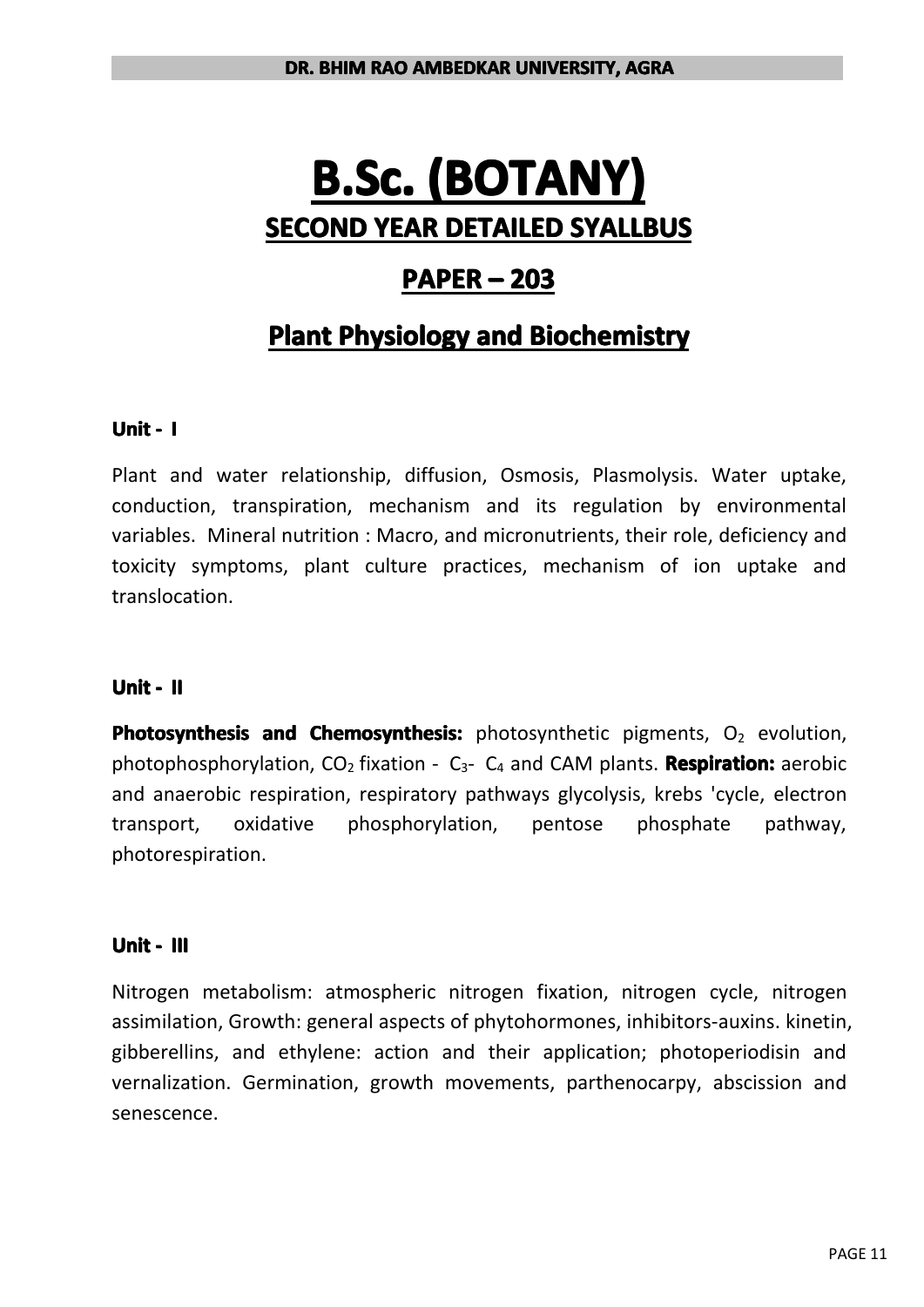#### **Unit - IV**

**Biomolecules**: Classification, properties and biological role of carbohydrates, Protein and lipids. Chemistry of nucleic acids. Discovery and nomenclature. Characteristics of enzymes, concepts of holoenzyme, apoenzyme, coenzyme and cofactors. Regulation of enzyme activity, Mechanism of action.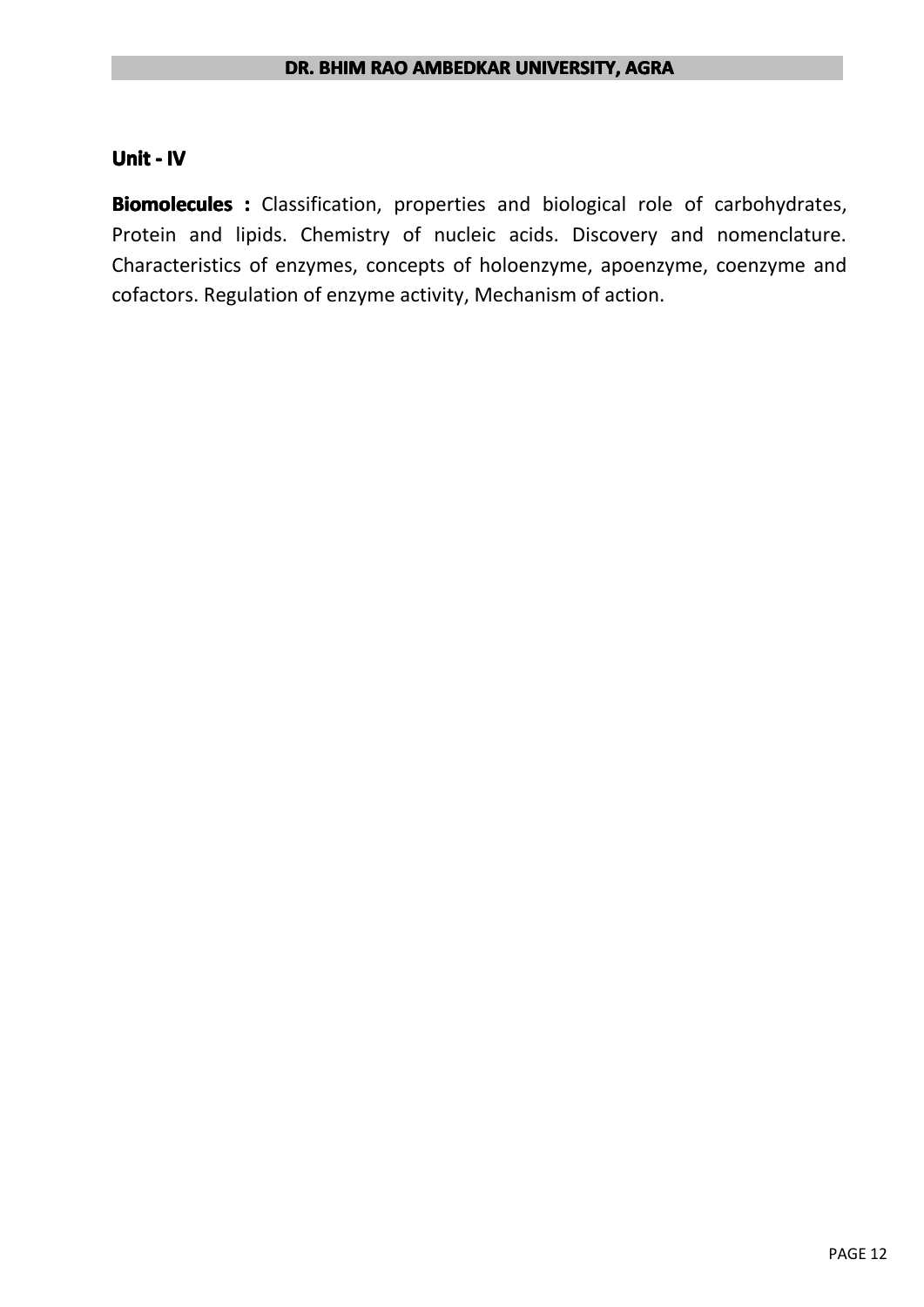## **B.Sc. (BOTANY) (BOTANY) (BOTANY) (BOTANY) THIRD YEAR DETAILED DETAILEDDETAILED SYALLBUS SYALLBUSSYALLBUS**

### **PAPER – 301**

### **Plant Resource utilization, Palynology and Biostatistics**

(There will be 9 questions in each paper and candidate has to attempt only 5 questions. Q.1 will be compulsory based on Units I - IV. Two questions will be set from each unit of which one question has to be attempted. All questions will carry equal marks)

### **Unit I**

Centres of diversity of plants, origin of crop plants. Domestication and introduction of crop plants. Concepts of sustainable development; cultivation, production and uses of - wheat, rice, legumes, sugarcane

### **Unit II**

A general account of plants yielding oils, spices, beverages. An account of major fiber, medicinal, petro, plants of Uttar Pradesh.

### **Unit III**

Conservation of plants resources for agriculture and forestry. *In situ* conservation santuaries, national parks, biosphere reserves, wetlands, ,mangroves. *Exsitu* conservation; botanical gardens, field gene banks, seed banks, cryobanks.

### **Unit IV**

An introductory knowledge to palynology, morphology, viability and germination of pollens. Classification of data, mean, median and mode. Standard deviation, standard error, variance, co-relation,  $X^2$  test and experimental designs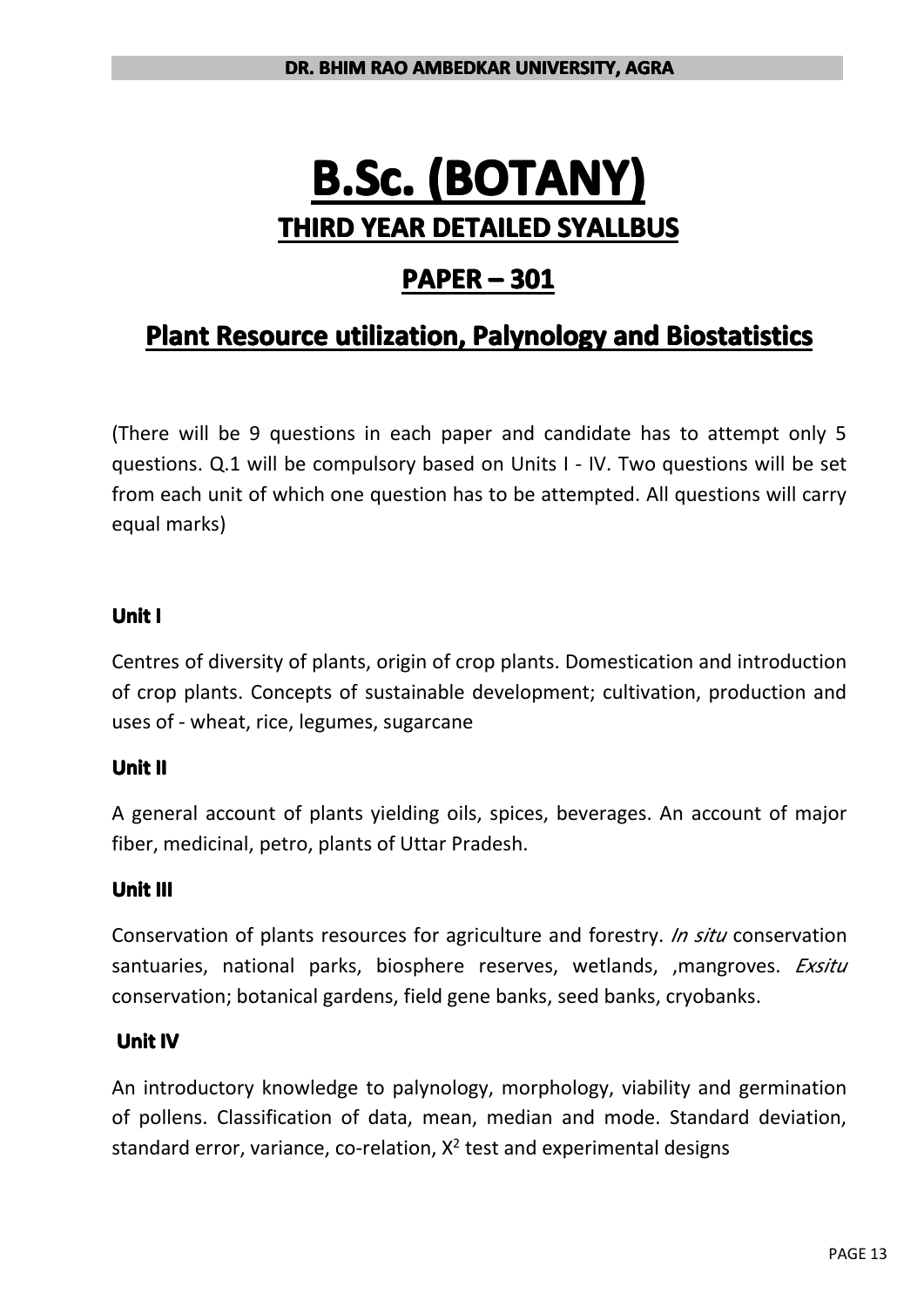## **B.Sc. (BOTANY) (BOTANY) (BOTANY) (BOTANY) THIRD YEAR DETAILED DETAILEDDETAILED SYALLBUS SYALLBUSSYALLBUS**

### **PAPER – 302**

### **Molecular biology and Biotechnology**

### **Unit – I**

Nucleic acid as genetic material, nucleotides, structure of nucleic acids, properties of genetic code, codons assignments, chain initiation of codons mechanism of protein synthesis and its regulation.

#### **Unit - II**

Structure and properties polysaccharides, aminoacids, proteins, vitamins and harmones; Enzymes: active sites, specificity, mechanisms, factors, general aspects of enzyme kinetics. Bioenergetics: Laws of thermodynamics, concept of Gibb's free energy, high energy compounds.

### **Unit - III**

Replication of DNA in prokaryotes and enkaryotes, gene expression and regulation. Replication of DNA in prokaryotes and enkaryotes, gene expression<br>Hormonal control and second messengers Ca- +, Cyclic AMP, IP<sub>3</sub> etc.<br>**Unit- IV**<br>Introduction to biotechnology. recombinant DNA technology. plan<sup>.</sup>

#### **Unit- IV**

Introduction to biotechnology, recombinant DNA technology, plant tissue culture, methods of gene transfer, transgenic plants, biotechnology and healthcare, microbial and environmental biotechnology.